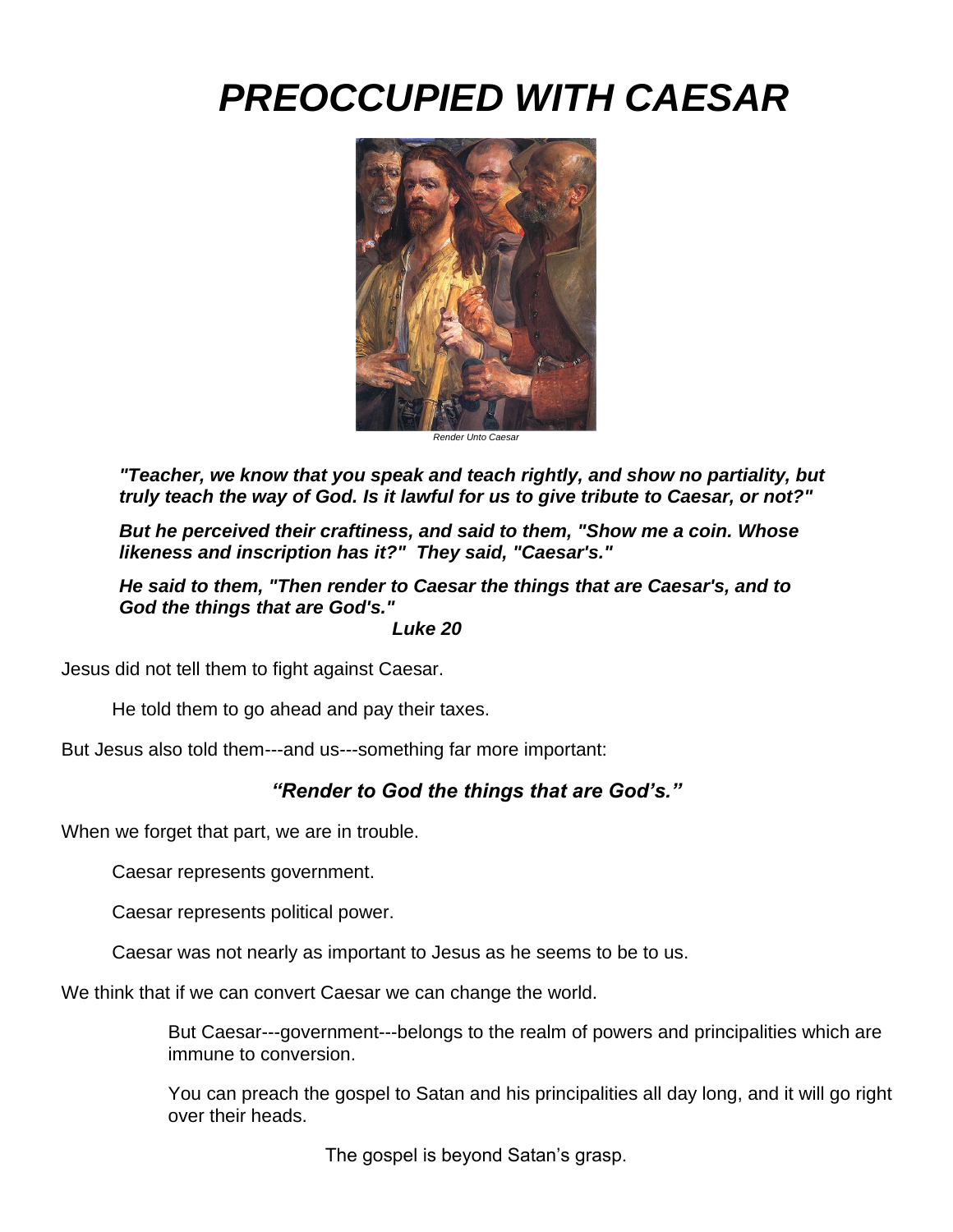Instead of trying to Christianize the government (Caesar) we need to make sure we are rendering to God the things that are God's.

# *We owe God our love.*



#### *"Hear, O Israel: The LORD our God is one LORD; and you shall love the LORD your God with all your heart, and with all your soul, and with all your might."*

### *Deuteronomy 6*

Obeying that command brings more light into this world than a thousand favors from Caesar.

To love God takes focus.

It takes discipline.

Jesus added one essential:

#### *"You shall love the Lord your God with all your heart, and with all your soul, and with all your mind. This is the great and first commandment.*

*And a second is like it, You shall love your neighbor as yourself. On these two commandments depend all the law and the prophets."*

#### *Matthew 22*

As we try to get Caesar to change the laws in our favor we often forget what we owe God.

## *We owe God our bodies.*

*I appeal to you therefore, brethren, by the mercies of God, to present your bodies as a living sacrifice, holy and acceptable to God, which is your spiritual worship.*

 *Romans 12*

Spiritual worship begins by daily offering our bodies to God as a living sacrifice.

Our redeemed bodies belong to God. If we don't take the time to present them to God daily, we will begin to think our bodies belong to us.

Big mistake.